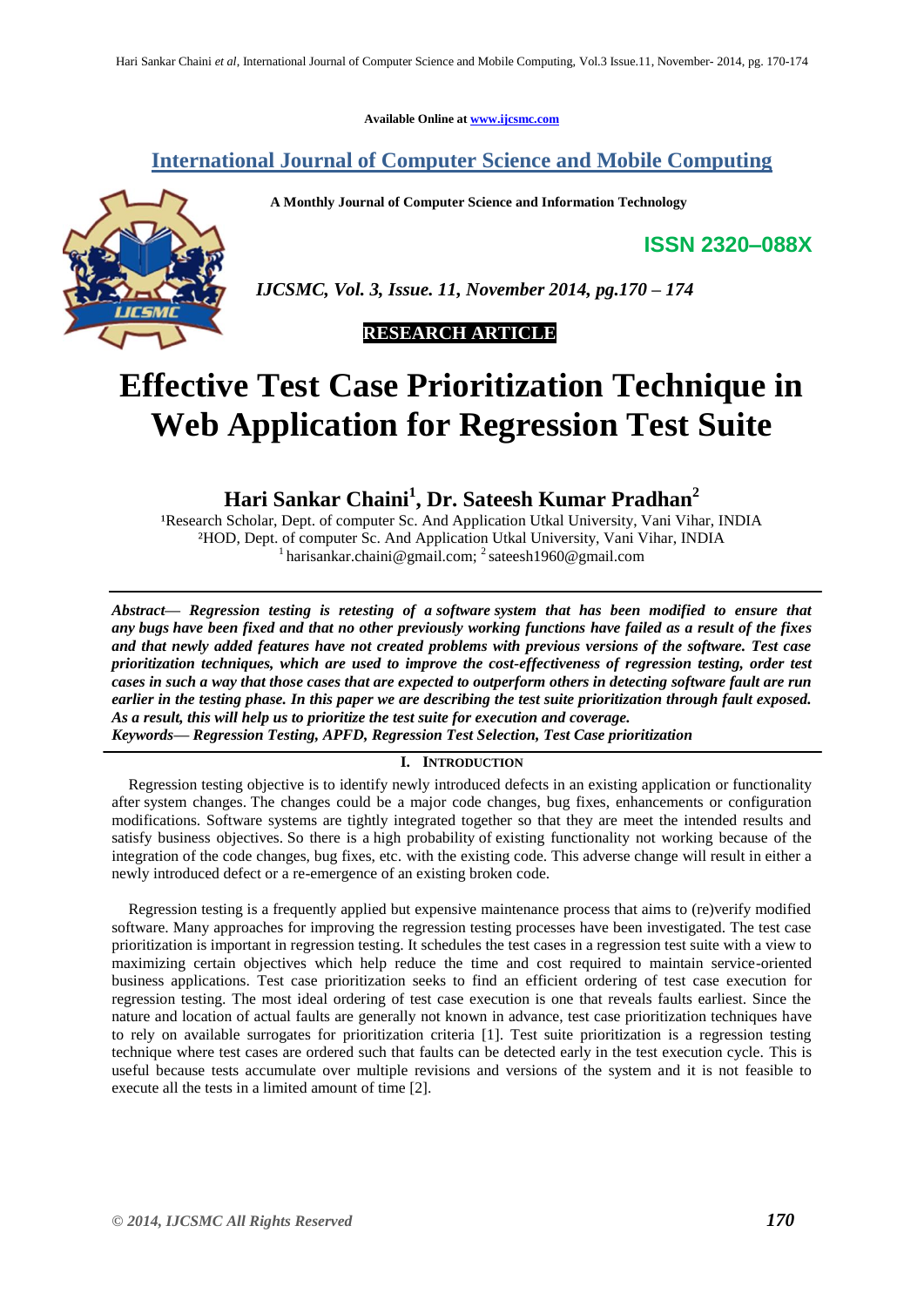#### **II. REGRESSION TESTING TECHNIQUES**

Let P be a program [3], let P' be a modified version of P, and let T be a test suite for P. Regression testing consists of reusing T on P′, and determining where the new test cases are needed to effectively test code or functionality added to or changed in producing P′.

There is various regression testing techniques. Figure 1 shows various regression testing techniques.

- Retest all
- Regression Test Selection
- Prioritization of Test cases



Figure1. Regression Testing Techniques

Retest All: - Retest all method is one of the conventional methods for regression testing in which all the tests in the existing test suite is reran. So the retest all technique is very expensive as compared to other techniques [3]. This method is costly to execute in full as it require more time and budget.

Regression Test Selection (RTS): - We first-rate a part of test suite to replay if the cost of ranking a part of test suite is less than the cost of running the tests that Regression Test selection allows us to ignore. RTS splits the existing test suite into below test cases.

Reusable test cases: - The test cases should be design in such a manner with fact and figure so that whenever same functionalities appear fully or partially, they can be used without any modification. Reusable test cases need not be run because they will give the same result as previous tests.

Re-testable test cases:- This includes both types of test cases which should be repeated because the program constructs being tested are modified, although the specification for the program constructs are not modified, observe that although these test cases specify the correct input/output relations, they may not be testing the same program constructs as before the modification.

Obsolete test cases: - This test includes both types of test cases that can no longer be used.

There are three ways that a test case may become obsolete

1. If a test case specifies an incorrect input-output relation due to a modification to the problem specification, then it can no longer be used.

2. If the targeted program component has been modified, some test cases may correctly specify the inputoutput relation but may not be testing the same construct

3. Due to the change in architecture, a structural case may no longer contribute to the structural coverage of the program, because all structural test are designed to increase the structural coverage of the program, any structural test which does not increase the coverage measure can be deleted during the testing phase [7].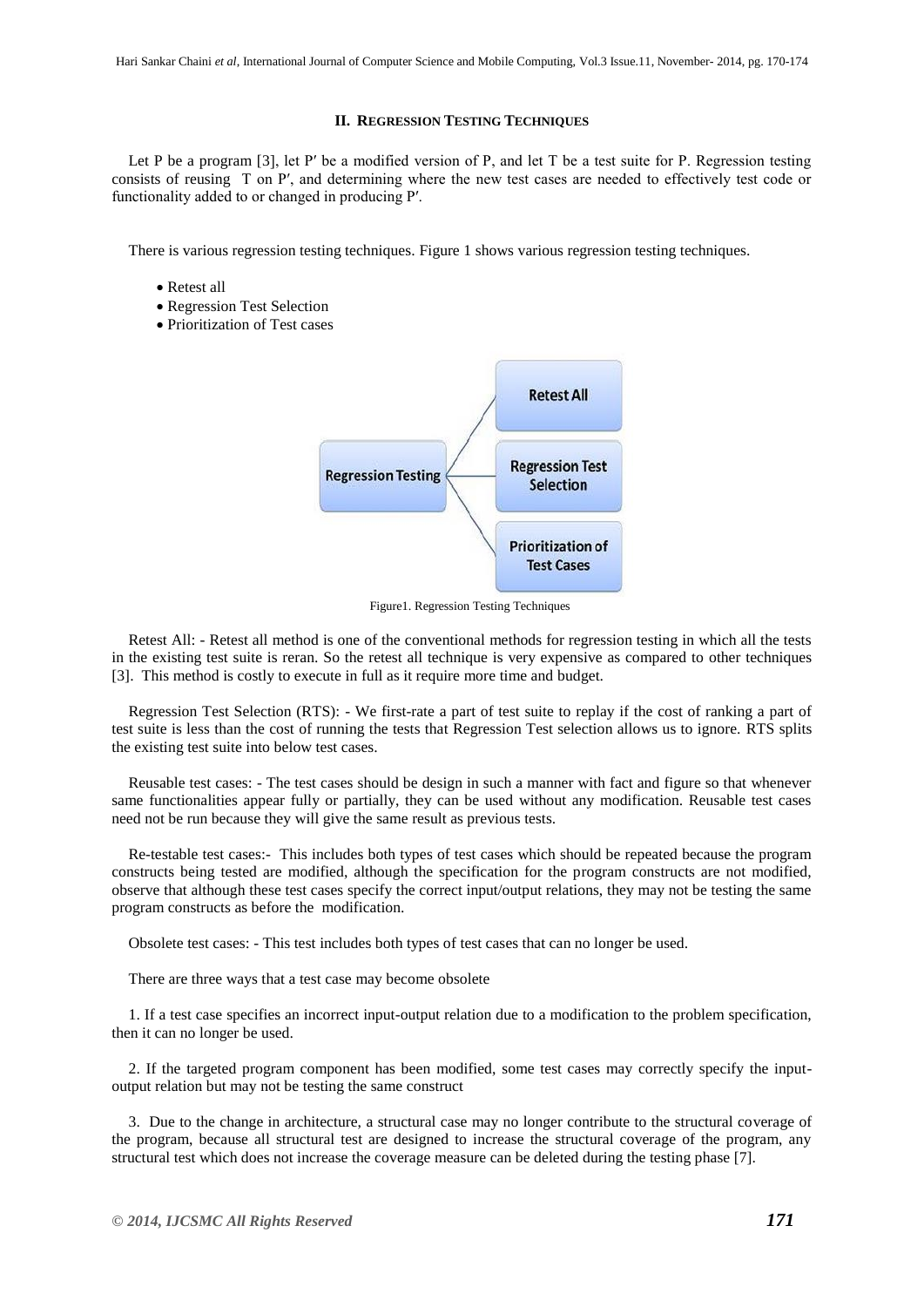#### **III.TEST CASE PRIORITIZATION**

This technique of regression testing prioritize the test cases so as to increase a test suite"s rate of fault detection that is how quickly a test suite detects faults in the modified program to increase reliability. This is of two types:

- General prioritization which attempts to select an order of the test case that will be effective on average subsequent versions of software [6].
- Version Specific prioritization which is concerned with particular version of the software.

Test Case Prioritization can be classified further as given below:

- Comparator techniques: These involve of random ordering and optimal ordering.
- Statement level techniques: These methods are also known as Fine Granularity. They involve of total statement coverage prioritization, additional statement coverage prioritization, total fault-exposingpotential (FEP) prioritization an additional FEP prioritization.
- Function level techniques: These techniques are also known as Coarse Granularity. They consist of total function coverage prioritization, additional function coverage, total FEP prioritization, and additional FEP prioritization, and total fault index (FI) prioritization, additional Fault Index (FI) prioritization, total FI with FEP coverage prioritization and additional FI with FEP coverage prioritization.

#### **IV.TEST SUITE IDENTIFICATION THROUGH AVERAGE OF THE PERCENTAGE OF FAULT DETECTED (APFD)**

As described in [9], a typical regression testing procedure can be elaborated as:

- Step 1:- Involves the regression test selection i.e. selecting a subset T' of T in order to test P'
- Step 2:- Involves test suite execution i.e. test P' with T' means executing the test suites and checking test results to measure the correctness of P"
- Step 3:- Involves the identification of code coverage i.e. to determine whether P" has new functionality which requires to create new test cases for P"
- Step 4:- Involves executing new test cases to test P', establishing correctness
- Step 5:- Involves the test suite maintenance i.e. updating and storing test information means maintaining test execution profile for P"

When the user is selecting test suite for the regression testing, it has to be prioritized. We can validate through the APFD. APFD, which measures the weighted average of the percentage of faults detected over the life of the suite. APFD values range from 0 to 100; higher numbers imply faster (better) fault detection rates [3].

Let T be a test suite containing n test cases,

Let F be a set of m faults revealed by T.

Let TFi be the 1st test case in ordering T' of T which reveals fault i.

The APFD for test suite T0 is given by the equation:

$$
APFD = 1 - (TF1 + TF2 + TF3 + TF4............ + TFn) + 1\nnm
$$

For example, consider a web application having four modules and ten different scenarios as per below mentioned table. If user has to find out the regression suit with fault tolerance, then APFD should be calculated. User can get 24 different permutations with respect to four modules "A", "B", "C", "D".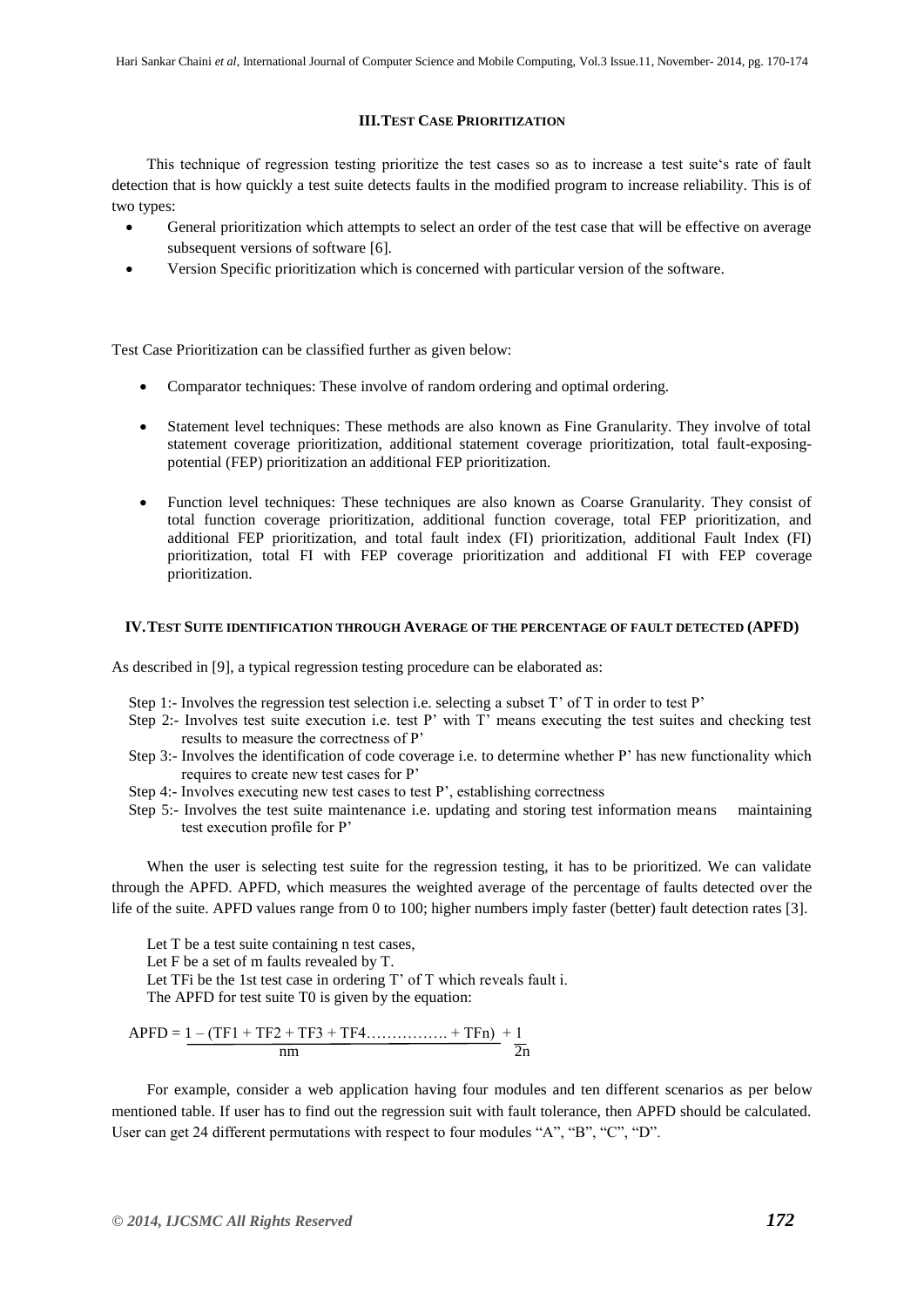|              |             |   | $\mathbf{a}$ | $\Delta$     |             | 6           |                           | 8           | Q |  |
|--------------|-------------|---|--------------|--------------|-------------|-------------|---------------------------|-------------|---|--|
| $\mathbf{A}$ | $\mathbf X$ | X | $\mathbf{X}$ |              |             |             |                           |             |   |  |
| B            | $\mathbf X$ | X | X            | $\mathbf{X}$ | $\mathbf X$ | $\mathbf X$ | $\mathbf{X}$              |             |   |  |
|              |             |   |              |              | X           | X           | $\boldsymbol{\mathrm{X}}$ |             |   |  |
| D            |             |   |              |              |             |             |                           | $\mathbf v$ | X |  |

TABLE I MODULES AND SCENARIOS MATRIX

Considering the above mentioned table (Table-I), we can get the below APFD (Table-II) result. Which show the test suite "BDCA" and "BDAC" have APFD "80%", has capability of fastest fault detecting capabilities than other test suite.

Test Suite APFD Test Suite APFD Test Suite APFD Test Suite APFD ABCD | 55 | BADC | 72.5 | CABD | 52.5 | DACB | 57.5 ABDC | 62.5 | BACD | 65 | CADB | 57.5 | DABC | 60 ACBD | 52.5 | BCDA | 72.5 | CBAD | 55 | DBCA | 70 ACDB | 57.5 | BCAD | 65 | CBDA | 62.5 | DBAC | 70 ADBC | 60 | BDCA | 80 | CDAB | 60 | DCBA | 60 ADCB | 57.5 | BDAC | 80 | CDBA | 60 | DCAB | 57.5

TABLE III PERMUTATION OF MODULES WITH APFD CALCULATED VALUES

From analysis of the above result, we reach to the below APFD Graph (Figure-2), where the user will able to know the coverage of the test cases for a particular test suit and choose the suit as and when it is suitable for the different build or releases.



Fig 2 APFD Graph